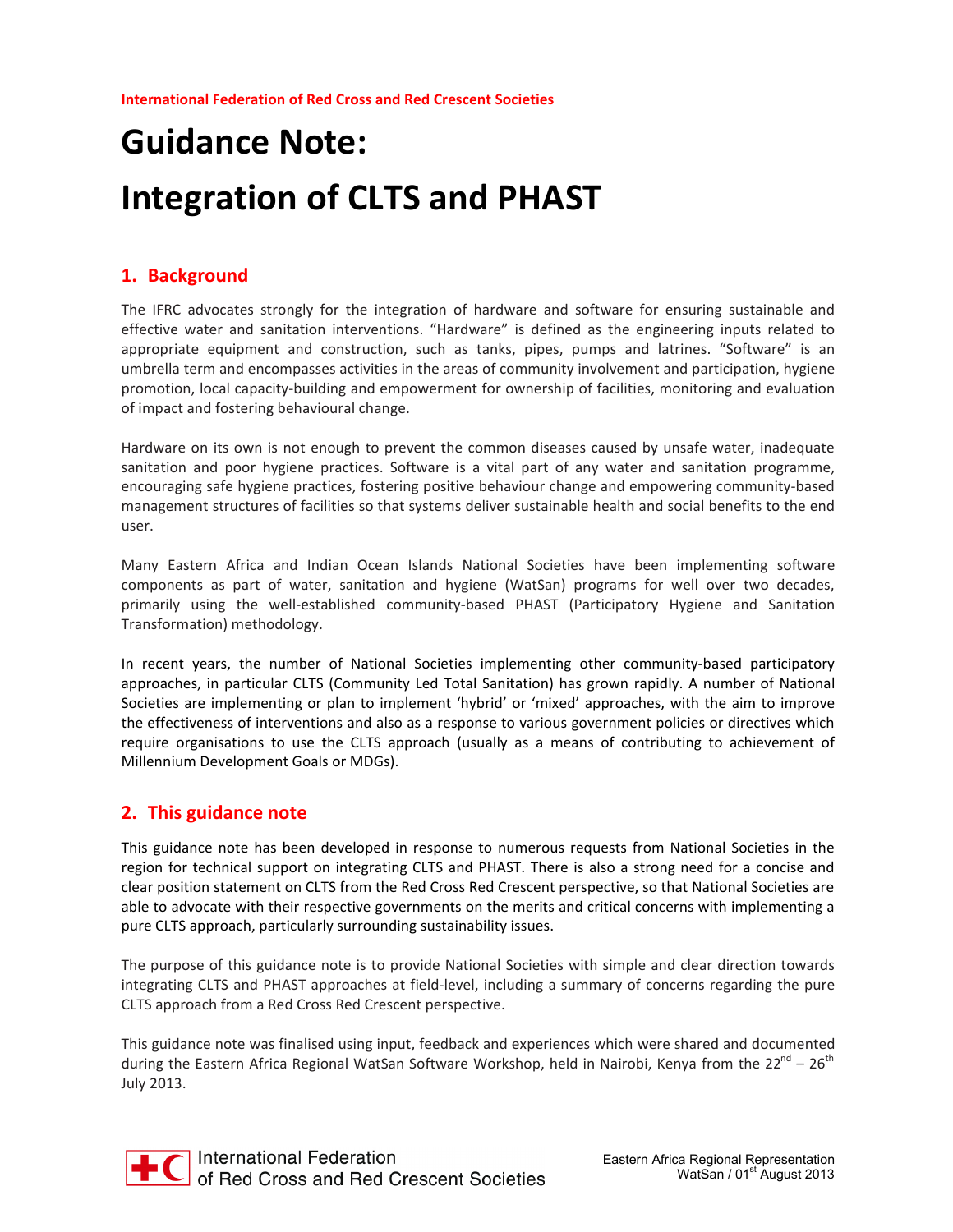Key two reference materials also used in developing this guidance note are:

- a) Discussion Paper Community Led Total Sanitation (CLTS) in the Red Cross Movement, IFRC/Swiss Red Cross/French Red Cross, 2010: <http://watsanmissionassistant.wikispaces.com/CLTS-Discussion-Paper.pdf>
- b) CLTS Field Guideline from French Red Cross Experience in Cambodia, French Red Cross, March 2010: <http://watsanmissionassistant.wikispaces.com/FRC-CLTS-Field-Guideline.pdf>

Following from this guidance note, the IFRC Eastern Africa and Indian Ocean Islands Regional office is working toward developing a manual on CLTS and PHAST integration and 'hybrid' approaches. It is envisaged that this detailed manual will be further adapted to country level and context, prior to use by National Societies in their WatSan programming.

## **3. CLTS and PHAST**

Community led total sanitation (CLTS) is defined as an integrated approach to achieve and sustain an open defection free (ODF) status in a community. CLTS involves facilitating a process to inspire and motivate communities to stop open defecation and to build and use latrines. Customarily, there is no external subsidy provided in the form of money or hardware items. There are three main steps of CLTS: pre-triggering or preparation, triggering, and post-triggering. The most critical step is triggering – this is when community members assess their own sanitation situation including the extent of open defection and the spread of faeces which contaminates the community. The CLTS approach can ignite a strong sense of disgust and shame amongst the community. This can motivate people to build and begin using latrines, leading to collective action to ultimately have their community reach ODF status.

For more information download the CLTS Handbook developed by PLAN here: https://planinternational.org/about-plan/resources/publications/water-and-sanitation/handbook-on-community-ledtotal-sanitation/

The IFRC advocates strongly for the integration of hardware and software for ensuring sustainable and effective water and sanitation interventions. PHAST (Participatory Hygiene and Sanitation Transformation) is a well-established methodology which is primarily used by National Societies within the region. Experience has showed that PHAST is effective and should act as the backbone of WatSan software activities since it encompasses the two core software elements - hygiene promotion and community management. PHAST seeks to enable communities to improve hygiene behaviours, prevent diarrhoeal diseases, and encourage and community management of water and sanitation facilities. PHAST consists of 17 activities organised in 7 main steps. One activity is usually carried out each week and the whole programme typically takes up to six months. The first 5 steps are about helping the group to develop a plan to improve water supply, sanitation and hygiene behaviour, while steps 6 and 7 consist of community monitoring and evaluation.

For more information on PHAST please download the IFRC's guidelines on WatSan software in long-term programming here: [http://watsanmissionassistant.wikispaces.com/file/view/100400-WatSan-](http://watsanmissionassistant.wikispaces.com/file/view/100400-WatSan)Software\_Tools-LR.pdf/354069540/100400-WatSan-Software\_Tools-LR.pdf

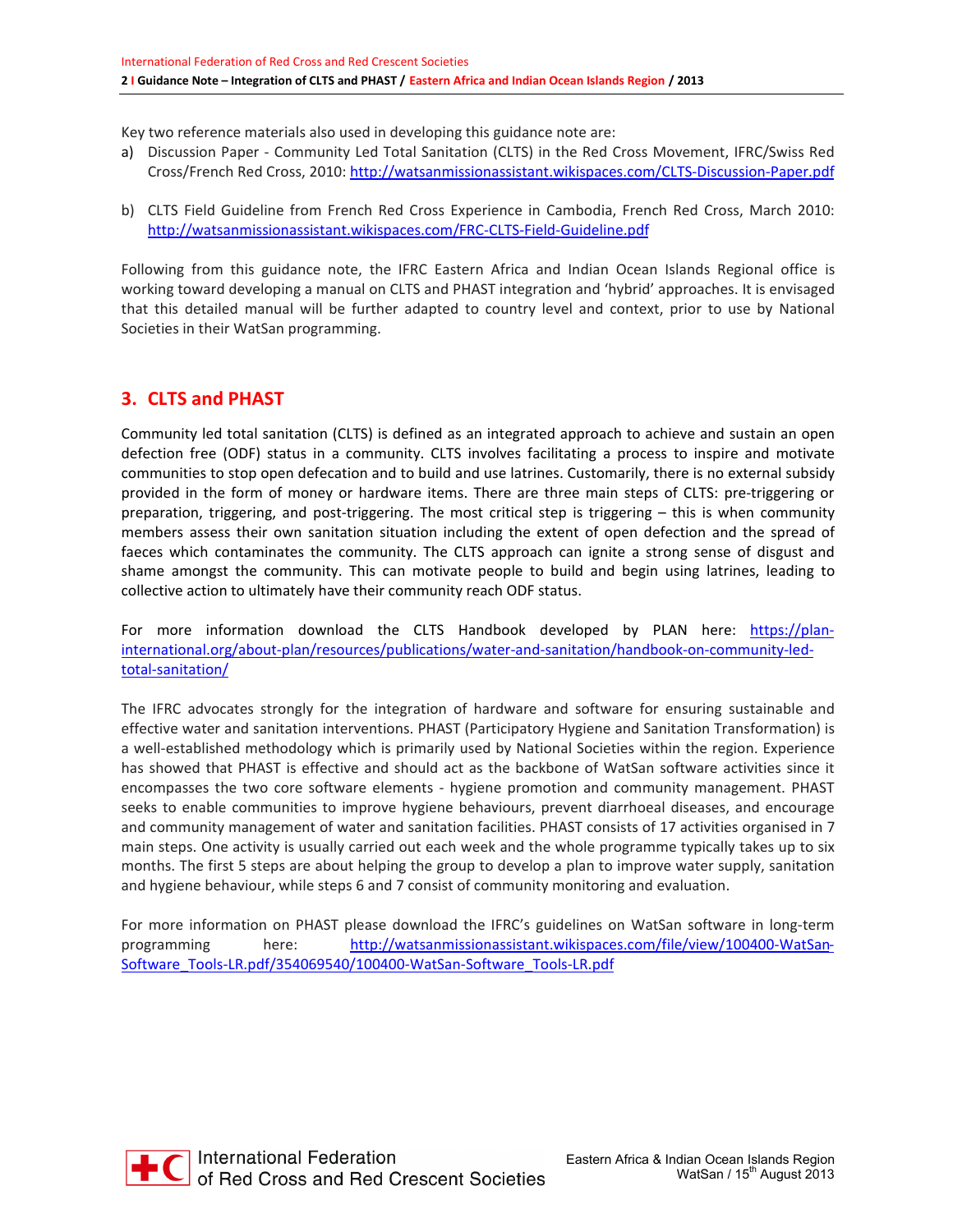# **4. Key concerns with the CLTS approach**

There are four key concerns that practitioners, particularly within the Red Cross Red Crescent Movement, have surrounding the implementation of the 'pure' CLTS approach, including sustainability of sanitation infrastructure. The 'pure' CLTS approach is defined as being CLTS without any subsidy and without any modifications or additions (such as hygiene promotion, or additional follow up) to the core CLTS process. These four key concerns are:

- 1. The use of 'shame' as a motivating factor during CLTS triggering does not fit with the core Red Cross Red Crescent values and principles. National Societies are mandated to foster and improve dignity of local communities; by shaming them about their sanitation and hygiene behaviours this can directly damage their dignity, as well as potentially generating resentment or negative feelings.
- 2. There is a lack of technical advice and guidance into latrine design and construction in CLTS. This often results in poor quality latrines which break quickly (and can put people off building latrines again), as well as having potential negative effects on water quality and public health (particularly in flood prone areas or those with high water table). Communities are triggered and may be motivated to begin building latrines, however there is no guidance provided on how to build a latrine or what type of larine is appropriate for their context (soil type, groundwater level, and so on).
- 3. There are no subsidies provided in 'pure' CLTS. For Red Cross Red Crescent National Societies whose mandate is to support the most vulnerable members (disabled, elderly, lowest income group etc.) of the communities they work in, extra emphasis, planning and activities are required to ensure that these people are not 'forgotten' or left behind. There are also issues with inadequate supply chains for appropriate latrine materials in rural and remote communities where many National Societies work – in some areas there are simply no means for communities to purchase (very few shops or retailers) or obtain the required materials they need to construct and use a latrine.
- 4. There are no specific hygiene promotion components in a 'pure' CLTS approach, and little follow-up with community. It is widely recognised that 'software' components of WatSan programs are vital for empowering communities and fostering sustained behaviour change around sanitation and hygiene (particularly handwashing). If households build a latrine, it does not necessarily mean they will use it or keep using it in the future. Generally, once a community has achieved a certain level of latrine construction/use, they go through a verification and certification process to declare the community open defection free (ODF). However, after ODF status is achieved, the community is largely left without follow-up support or any ongoing guidance or hygiene promotion activities. There can be a great chance of relapse several months after certification, and communities may once again have high rates of open defecation due to relapsed behaviour, latrine breakage, or inability to maintain their latrine (e.g. if pit needs emptying and no knowledge or resources to do so exist).

#### **5. CLTS and PHAST can complement each other**

PHAST can be used to complement CLTS and to address the concerns outlined above. By combining the positive aspects of both approaches, ultimately a stronger and more effective WatSan program can be implemented with subsequently larger impact.

CLTS triggering activities can be used the entry point for project activities, and to motivate individual around the sanitation and hygiene situation in their community. For CLTS triggering, National Societies should use



 $\overline{\bullet}$  International Federation of Red Cross and Red Crescent Societies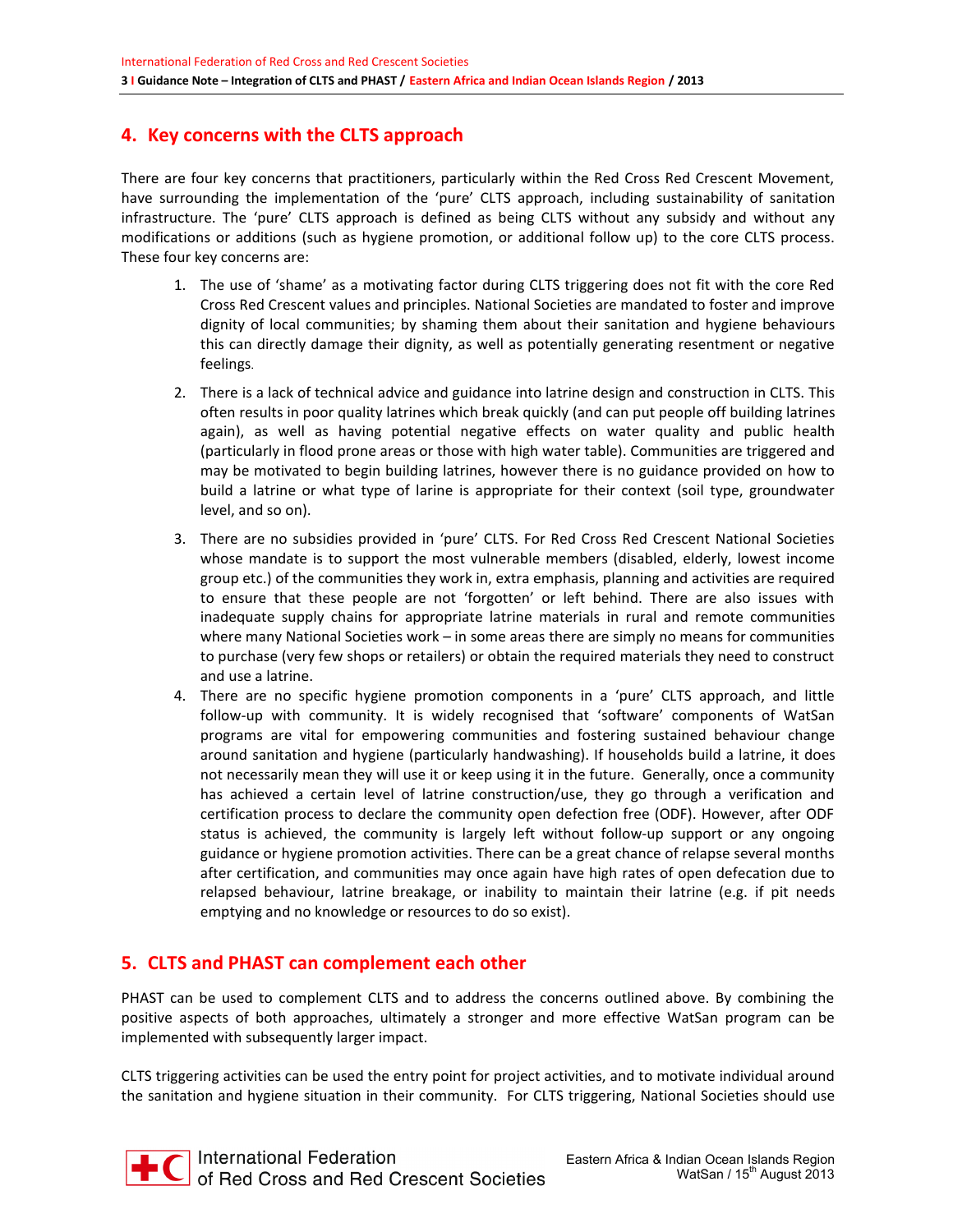activities which utilise 'disgust' as the motivating factor instead of 'shame'. For example, activities such as "shit and money calculation" and "mapping" should be used rather "walk of shame".

In cases were Government staff or district health officers do the CLTS triggering activities with the community, it is necessary to have strong dialogue and assessment during the project planning phase to ensure that responsibilities are clear. It is important to protect the image and integrity of the National Society – if the community is sensitive or triggering is done in a shameful or non-dignified way, this can create resentment of negative feeling toward whoever is seen to be involved in the triggering process.

Key areas where PHAST can be used to complement and strengthen CLTS include:

- PHAST activities and input from the project engineer can be used to provide technical guidance on latrine type and construction (PHAST activities: sanitation ladder and planning for change). This technical guidance is vital, because some communities simply do not know how to construct a latrine if they never have before. [It can be likened to asking someone to build a house without any instructions or guidance!]. Moreover, technical guidance on latrine technologies and types is particularly crucial in areas with high water tables or which are prone to flooding (typical of DRR<sup>1</sup> or CCA<sup>2</sup> projects). Badly constructed latrines which are flooded can cause widespread contamination and risk spreading disease.
- · PHAST activities can be utilised to strengthen hygiene promotion (particularly handwashing, personal and environmental hygiene and solid waste management aspects) and community empowerment components. "Software<sup>3</sup>" aspects are widely recognised as a vital aspect of WatSan programming, which need to come in parallel (if not before) "hardware<sup>4</sup>" aspects.
- · Follow up support, contact and guidance can be provided to communities through the PHAST or shortened PHAST process and volunteers, as well as through the local branch structure of Red Cross Red Crescent National Societies.
- · Smart subsidies or micro-finance can be introduced to ensure the most vulnerable are included and support to improve their sanitation situation. Aspects of sanitation marketing can be incorporated to strengthen sustainability and local supply chains of sanitation items. Sanitation committees (linked to PHAST groups and volunteers) can mobilise other members of the community to assist the most vulnerable with latrine construction where they need support (e.g. digging the pit, building the latrine super-structure from local materials).

 $\overline{a}$ 

<sup>&</sup>lt;sup>1</sup> Disaster Risk Reduction

<sup>&</sup>lt;sup>2</sup> Climate Change Adaptation

<sup>&</sup>lt;sup>3</sup> "Software" is an umbrella term and encompasses activities in the areas of community involvement and participation, hygiene promotion, local capacity-building and empowerment for ownership of facilities, monitoring and evaluation of impact and fostering behavioural change.

<sup>&</sup>lt;sup>4</sup> "Hardware" is defined as the engineering inputs related to appropriate equipment and construction, such as tanks, pipes, pumps and latrines.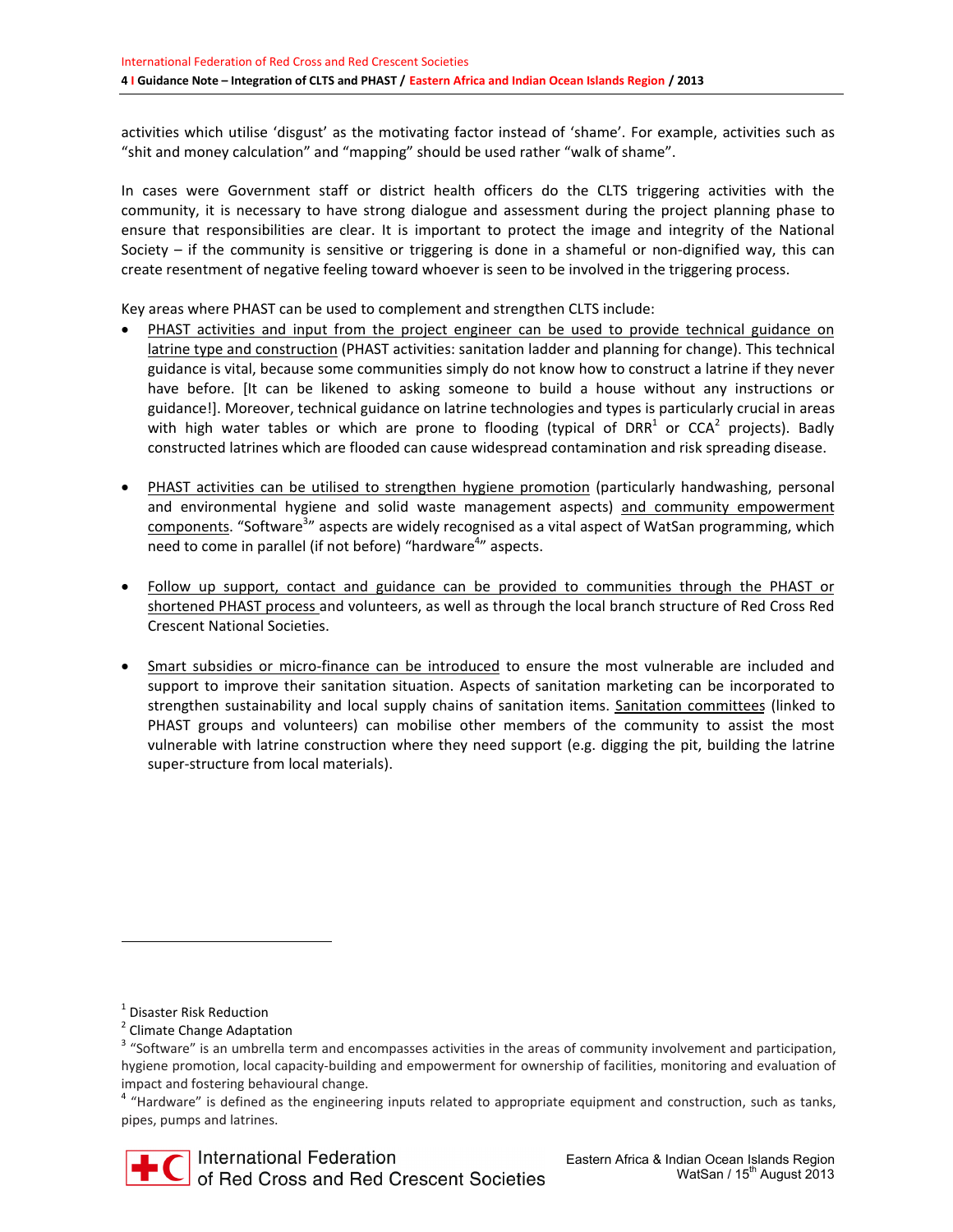# **6. Existing Red Cross Red Crescent experiences**

In the Eastern Africa region, Eritrea and Kenya have implementation experiences with integrating CLTS and PHAST. Globally, Cambodia Red Cross Society supported by the French Red Cross, since 2010 has implemented a hybrid CLTS and PHAST approach in their WatSan programming.

In both Kenya and Cambodia, CLTS triggering was used as an entry activity to communities and then a shortened version of PHAST was implemented following this. The shortened PHAST process should be implemented with a focus on providing technical guidance on latrine construction through the planning steps, on generating ownership of latrines, and on empowering communities for hygiene practice improvement. Through PHAST, the follow-up to communities and monitoring of activities can also greatly improved (in comparison to 'pure' CLTS).

In Kenya, strong linkages were made to the local Government structure. The Government district health officers (mandated to work toward the Government of Kenya goal of being open defecation free by 2015) facilitated and implemented the CLTS triggering in target communities. Kenya Red Cross Society then trained PHAST volunteers and begun a shortened PHAST process from Step 3.

In Cambodia, a similar approach was used. Following CLTS triggering, follow up and monitoring was done though a shortened PHAST approach (from Step 2 onwards). The focus of each PHAST step and activity was adapted to the community context and key risky hygiene and sanitation behaviours that were targeted.

## **7. Options for integration**

It is advocated that CLTS be used as the entry point for project activities in the target community, and then a shortened version of PHAST be implemented directly following triggering. The shortened PHAST process should be implemented with a focus on providing technical guidance on latrine construction through the planning steps, on generating ownership of latrines, and on empowering communities for hygiene practice improvement. Through PHAST, the follow-up to communities and monitoring of activities can also greatly improved (in comparison to 'pure' CLTS).

In many countries in Eastern Africa, Governments have issued policies or directives which either advocate for or instruct organisations to use the pure CLTS approach. It is critical that linkages are made to the Government from the inception of each project, and that clear roles and responsibilities are agreed upon before activities begin. The responsibility for verification and certification of open defecation free communities (particularly the costs involved) should be clearly identified. The roles and responsibility of local Government staff or officers who are mandated should be identified and linked in the most synergetic way to project activities, particularly for ongoing follow up and support (even after the project period has ended).

An example project timeline for integration of CLTS and PHAST is outlined below. Please note this is intended as an example only, and must be adapted for the country context, National Society and project focus as well as the target community culture and circumstances. Different PHAST steps and activities can be used depending on the context. The Government (or other organisations) may or may not be involved in triggering, verification or certification activities.

Sufficient resources should be allocated for planning the monitoring and evaluation requirements, including from PHAST volunteers through branch or supervisor level to Headquarters. PHAST volunteers should be responsible for completing recording formats at each session or activity they complete. Information collected from the PHAST sessions and household visits (observations) should be useful for headquarters level and utilised in broader monitoring and evaluation of projects.